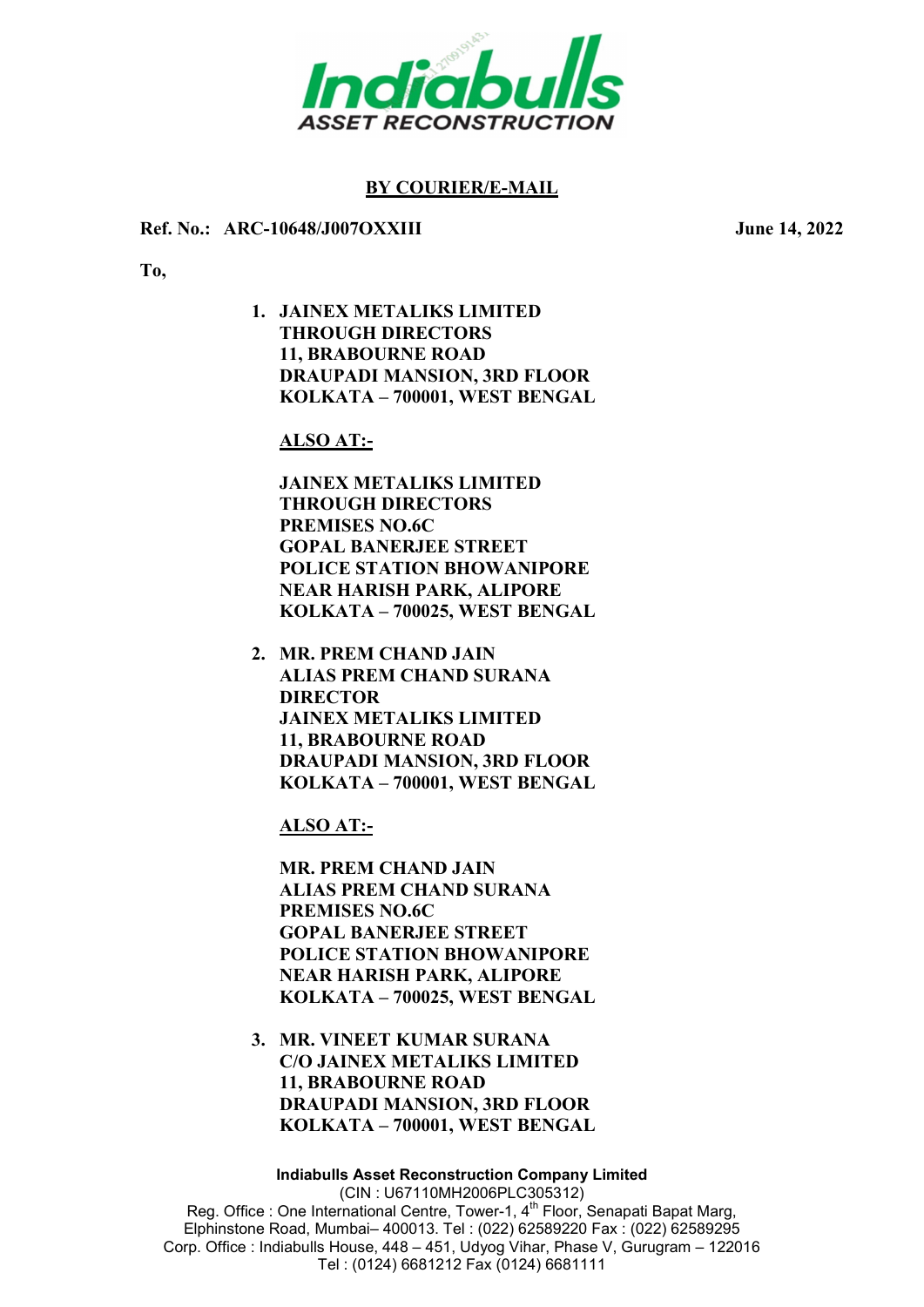

## ALSO AT:-

MR. VINEET KUMAR SURANA PREMISES NO.6C GOPAL BANERJEE STREET POLICE STATION BHOWANIPORE NEAR HARISH PARK, ALIPORE KOLKATA – 700025, WEST BENGAL

4. MR. NAVIN KUMAR SURANA C/O JAINEX METALIKS LIMITED 11, BRABOURNE ROAD DRAUPADI MANSION, 3RD FLOOR KOLKATA – 700001, WEST BENGAL

ALSO AT:-

MR. NAVIN KUMAR SURANA PREMISES NO.6C GOPAL BANERJEE STREET POLICE STATION BHOWANIPORE NEAR HARISH PARK, ALIPORE KOLKATA – 700025, WEST BENGAL

5. MRS. KUSUM SURANA DIRECTOR JAINEX METALIKS LIMITED 11, BRABOURNE ROAD DRAUPADI MANSION, 3RD FLOOR KOLKATA – 700001, WEST BENGAL

ALSO AT:-

MRS. KUSUM SURANA PREMISES NO.6C GOPAL BANERJEE STREET POLICE STATION BHOWANIPORE NEAR HARISH PARK, ALIPORE KOLKATA – 700025, WEST BENGAL

EMAIL ID: - jainex\_metaliks@yahoo.co.in

Indiabulls Asset Reconstruction Company Limited (CIN : U67110MH2006PLC305312) Reg. Office : One International Centre, Tower-1, 4<sup>th</sup> Floor, Senapati Bapat Marg, Elphinstone Road, Mumbai– 400013. Tel : (022) 62589220 Fax : (022) 62589295 Corp. Office : Indiabulls House, 448 – 451, Udyog Vihar, Phase V, Gurugram – 122016 Tel : (0124) 6681212 Fax (0124) 6681111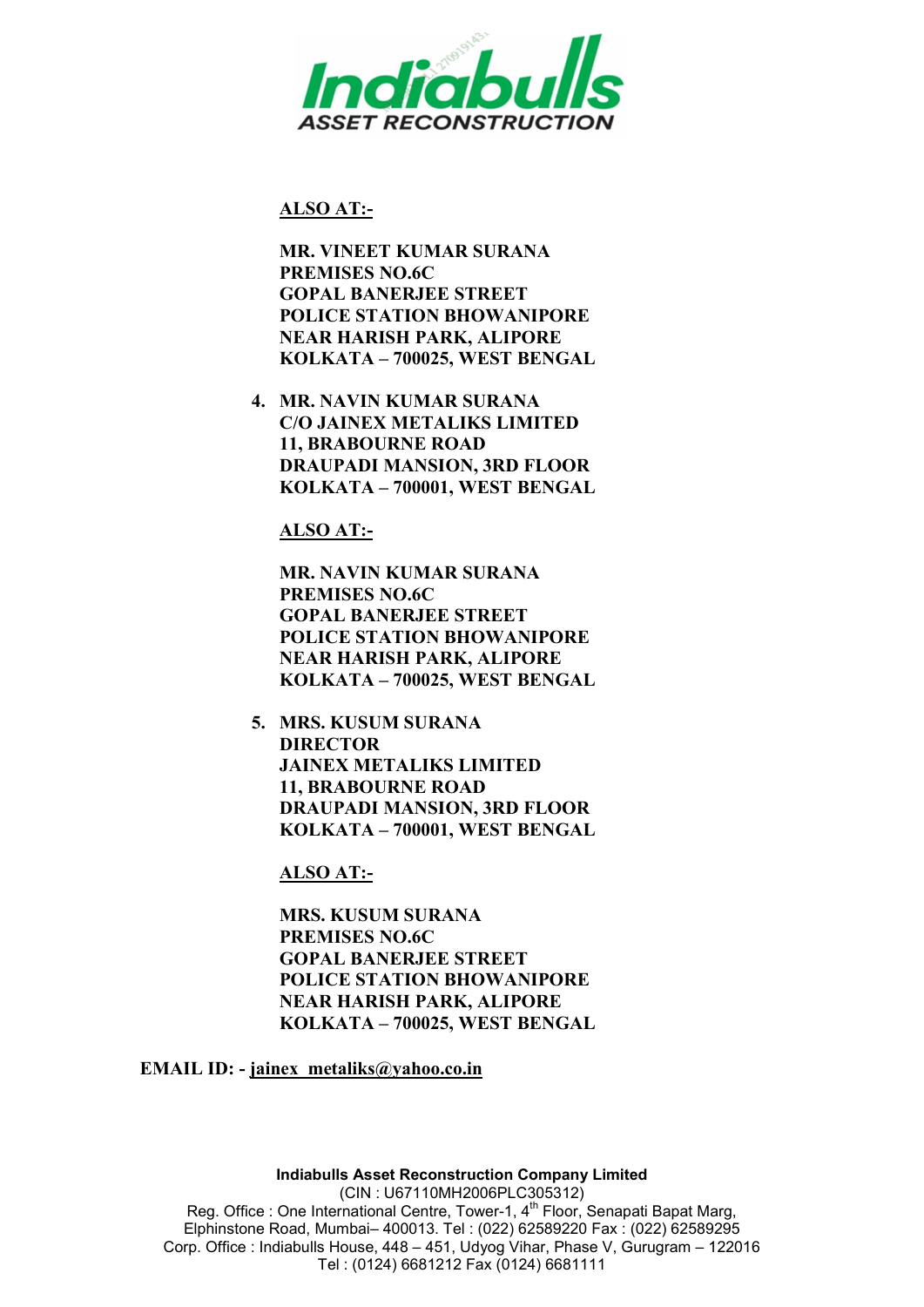

# SUB.: NOTICE OF SALE UNDER RULE 8(6) READ WITH RULE 9(1) AND PROVISO THERETO OF THE SECURITY INTEREST (ENFORCEMENT) RULES, 2002 FOR THE PROPERTY BEING BEING PREMISES NO.6C ALONG WITH STRUCTURE THEREON, LYING AT GOPAL BANERJEE STREET, POLICE STATION BHOWANIPORE, SUB-REGISTRATION OFFICE ALIPORE, DISTRICT REGISTRATION OFFICE ALIPORE, PIN CODE NO. 700025 WITHIN THE MUNICIPAL LIMITS OF CALCUTTA, CALCUTTA MUNCIPAL CORPORATION WARD NO. 73 IN THE DISTRICT OF 24 – PARGANAS (SOUTH) (more particularly described in Schedule-A attached herewith).

Re.: Loan Account No. J007OXXIII [old Loan Account No. HLAPKOL00182949 with Indiabulls Housing Finance Ltd.]

Dear Ma'am/ Sir,

The Authorised Officer of Indiabulls Asset Reconstruction Co. Ltd. ("Secured Creditor") acting in its capacity as Trustee Of Indiabulls ARC-XXIII Trust, hereby informs you that the proceedings for selling the mortgaged Property(ies) (more particularly described in *Schedule-A* attached herewith) have already been initiated under the Securitisation and Reconstruction of Financial Assets and Enforcement of Security Interest Act, 2002, and that the constructive possession of the mortgaged Property(ies) had been taken by the Secured Creditor.

The Authorised Officer of the Secured Creditor hereby serves on you this notice of sale of 15 days regarding the mortgaged Property(ies) being sold by way of Private Treaty strictly on "as is where is", "as is what is", "whatever there is" and "without any recourse" basis for a total recovery of Rs. 1,71,89,813/- (Rupees One Crore Seventy One Lakh Eighty Nine Thousand Eight Hundred Thirteen only) pending towards the captioned Loan Account by way of outstanding principal, arrears (including accrued late charges) and interest till 08.06.2022 along with applicable future interest in terms of the Loan Agreements and other related loan document(s)

Indiabulls Asset Reconstruction Company Limited (CIN : U67110MH2006PLC305312) Reg. Office : One International Centre, Tower-1, 4th Floor, Senapati Bapat Marg, Elphinstone Road, Mumbai– 400013. Tel : (022) 62589220 Fax : (022) 62589295 Corp. Office : Indiabulls House, 448 – 451, Udyog Vihar, Phase V, Gurugram – 122016 Tel : (0124) 6681212 Fax (0124) 6681111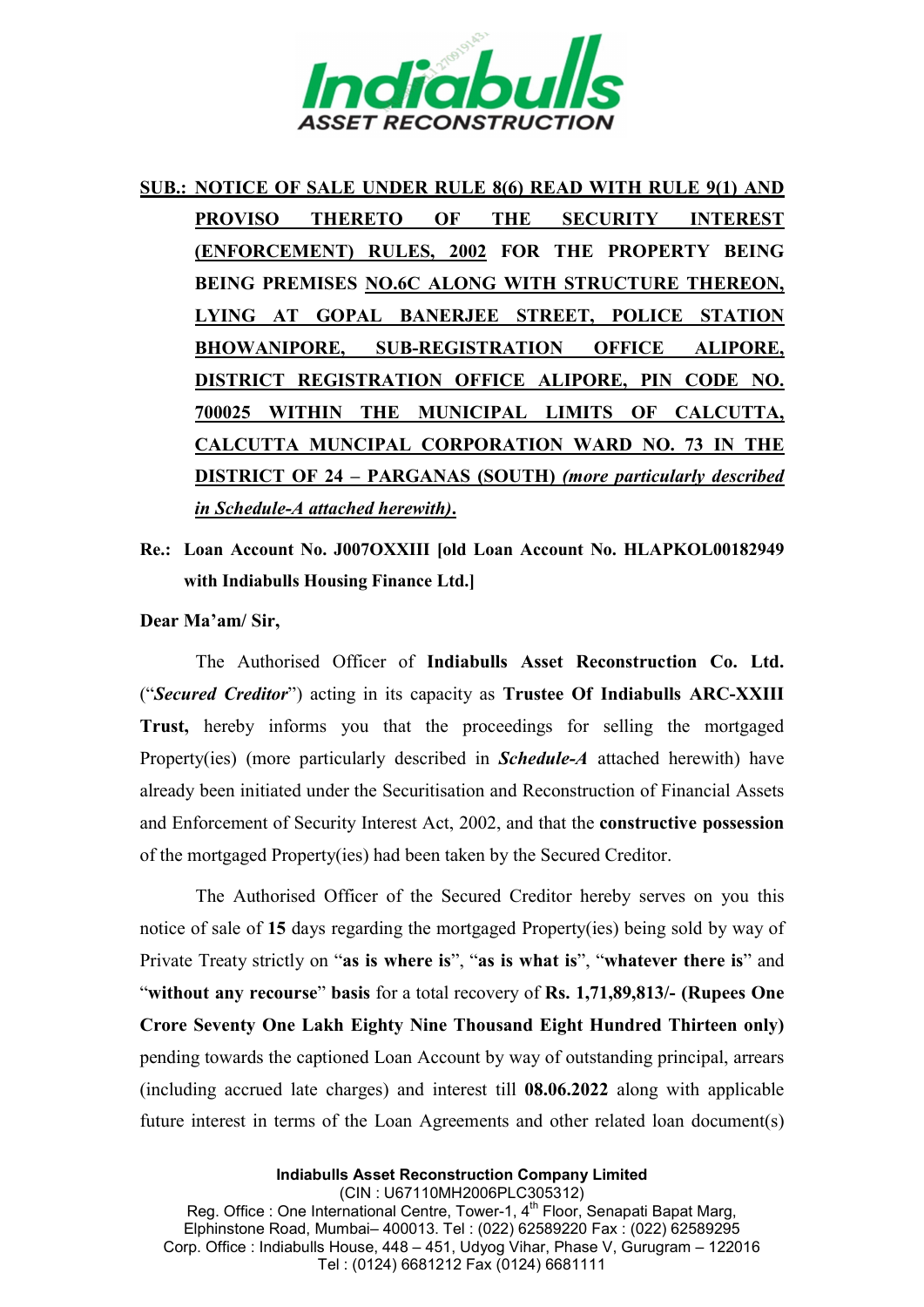

w.e.f. 09.06.2022 along with legal expenses and other charges. The Minimum Sale Price for the mortgaged Property(ies) will be Rs. 1,70,00,000/- (Rupees One Crore Seventy Lakh only).

In view of the aforesaid, the Authorised Officer of the Secured Creditor is issuing this notice of sale in conformity with Rule 8(6) read with Rule 9(1) and proviso thereto of the Security Interest (Enforcement) Rules, 2002.

Yours truly,

Kuyng Maysanis

AUTHORISED OFFICER INDIABULLS ASSET RECONSTRUCTION CO. LTD. TRUSTEE OF INDIABULLS ARC-XXIII TRUST



Indiabulls Asset Reconstruction Company Limited (CIN : U67110MH2006PLC305312) Reg. Office : One International Centre, Tower-1, 4th Floor, Senapati Bapat Marg, Elphinstone Road, Mumbai– 400013. Tel : (022) 62589220 Fax : (022) 62589295 Corp. Office : Indiabulls House, 448 – 451, Udyog Vihar, Phase V, Gurugram – 122016 Tel : (0124) 6681212 Fax (0124) 6681111